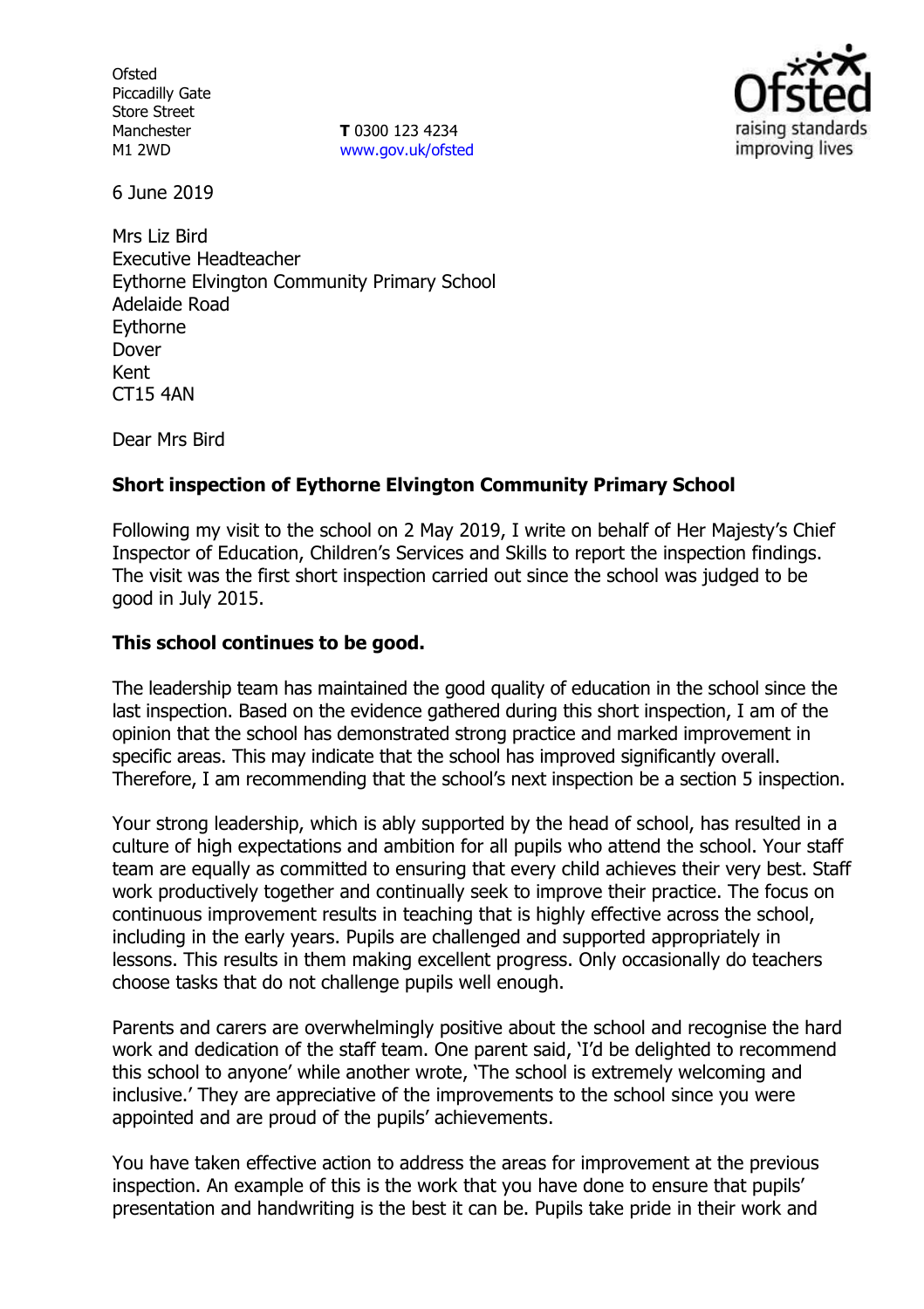

standards of presentation are consistently high in all year groups. In early years, pupils are taught how to form letters correctly and practise regularly. Pupils quickly progress to joining their handwriting in key stage 1 and this allows them to write quickly and neatly.

Pupils behave very well in lessons and around the school. They report that poor behaviour is rare and teachers swiftly help them resolve any problems that arise. The way that pupils support each other in their learning is a particular strength of the school. Pupils in Year 6 were observed discussing in detail the best adverb to use in a piece of writing. In early years, a group of children were cooperating independently to build a trap for an evil character from a story that they had been reading. The effective collaboration between pupils arises from the clear expectations that teachers set and the strong pastoral support that is provided for them.

Governance of the school is strong. Governors are clear about their role and carry out their duties diligently. They ensure that resources available are used effectively. The federation between the two schools has resulted in shared staffing between the schools and enhanced opportunities for professional development. Leaders and governors have adapted the class structure effectively over time to ensure that the fluctuating number of pupils in different year groups is managed well. This has contributed to the improving rates of pupils' progress since the previous inspection.

# **Safeguarding is effective.**

The leadership team has ensured that safeguarding arrangements are fit for purpose. Staff receive thorough training to ensure that they are confident in reporting any concerns that they may have. Leaders take effective action to ensure that concerns are acted upon swiftly and pupils and their families receive good support when it is required. Leaders keep safeguarding records but these are not all stored in the same place. The system for record-keeping hinders accessing and reviewing information quickly.

Pupils trust staff to look after them and they know who to talk to if they have a concern or problem. The curriculum includes a range of opportunities for pupils to learn how to keep themselves safe and take appropriate risks. Visitors to the school, such as the fire brigade, help pupils to learn to stay safe. Pupils have a well-developed understanding of diversity and equalities. This contributes to the harmonious relationships between pupils and they report that bullying is extremely rare.

### **Inspection findings**

- During the inspection we agreed to focus on: pupils' attendance; how leaders ensure that pupils make strong progress; and how effectively the curriculum prepares pupils for the next stage of their education.
- **Pupils'** rate of attendance declined in the last academic year and the proportion of pupils who were persistently absent increased. Leaders monitor the attendance of the most vulnerable pupils closely. Good attendance is a high priority for leaders and they take effective steps to support pupils and their families. Attendance is improving and is now broadly in line with the national average for primary schools. There is still scope for leaders to build on the effective strategies in place to ensure that pupils who are persistently absent from school attend regularly.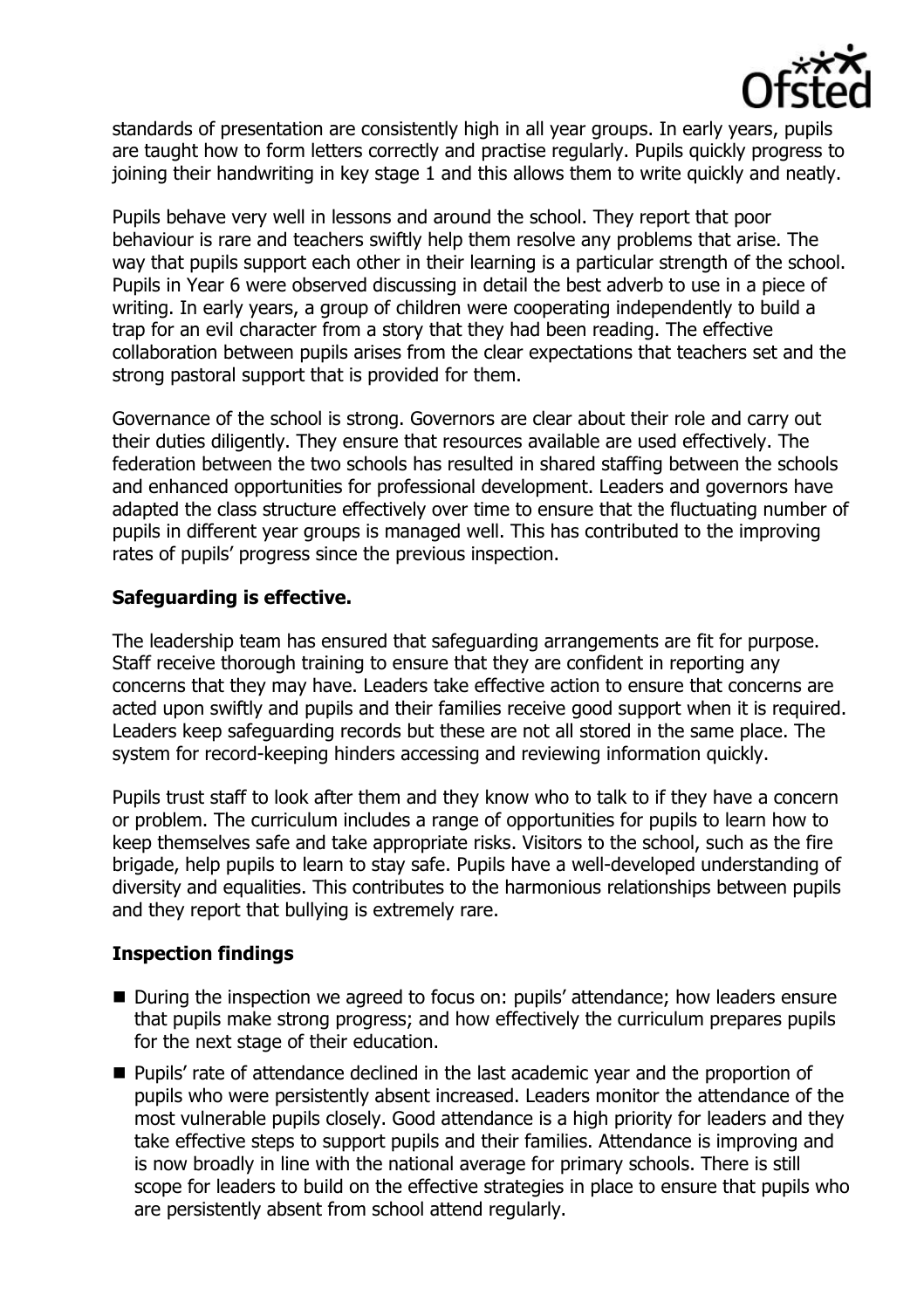

- **Pupils, including those who are disadvantaged, make consistently strong progress** throughout the school because teaching is highly effective. Teachers use assessment information about pupils to design tasks carefully. The individual needs of pupils are considered and where necessary additional support for pupils is provided. Teachers across the school demonstrate strong subject knowledge which they use effectively to provide pupils with clear explanations.
- **Pupils report that they learn lots because teachers explain things well and they receive** help when they require it. They are enthusiastic in their lessons and work hard to complete tasks. Pupils' determination to succeed results from the effective teaching that they experience and the careful thought that teachers give to providing pupils with resources that prevent them from getting stuck when working independently.
- The curriculum is carefully planned and prepares pupils well for their transition to secondary school. You and your staff team have thought carefully about what the pupils of Eythorne need to learn to allow them to be successful in their future lives. The three drivers of 'initiative', 'possibilities' and 'diversity' are at the heart of the school's curriculum. Teachers use them to enhance the subjects that they teach and plan themed weeks that are memorable. Pupils could recall in detail the different visitors to school during aspirations week, the jobs that they did and what they would need to learn if they wanted to do their dream job.
- You have ensured that pupils receive a broad curriculum that makes the most of the opportunities that are available within school and the local area. The school's outside space is used effectively to enhance learning. For example, pupils who were learning about Ancient Egypt built their own pyramids in outdoor learning. Specialist teachers in music and physical education contribute to the strong teaching that pupils receive in all subjects.
- Training for middle leaders has resulted in them being able to monitor, evaluate and improve their curriculum areas. They feel well supported by you and the head of school. Middle leaders have already begun work on evaluating the design of the curriculum so that progression within subjects is reviewed and really carefully planned for.

### **Next steps for the school**

Leaders and those responsible for governance should ensure that:

- **P** procedures for recording safeguarding information are systematic, so that they mirror the strong practice in other areas of safeguarding
- the attendance of pupils continues to improve and persistent absence decreases.

I am copying this letter to the chair of the governing body, the regional schools commissioner and the director of children's services for Kent. This letter will be published on the Ofsted website.

Yours sincerely

James Freeston **Ofsted Inspector**